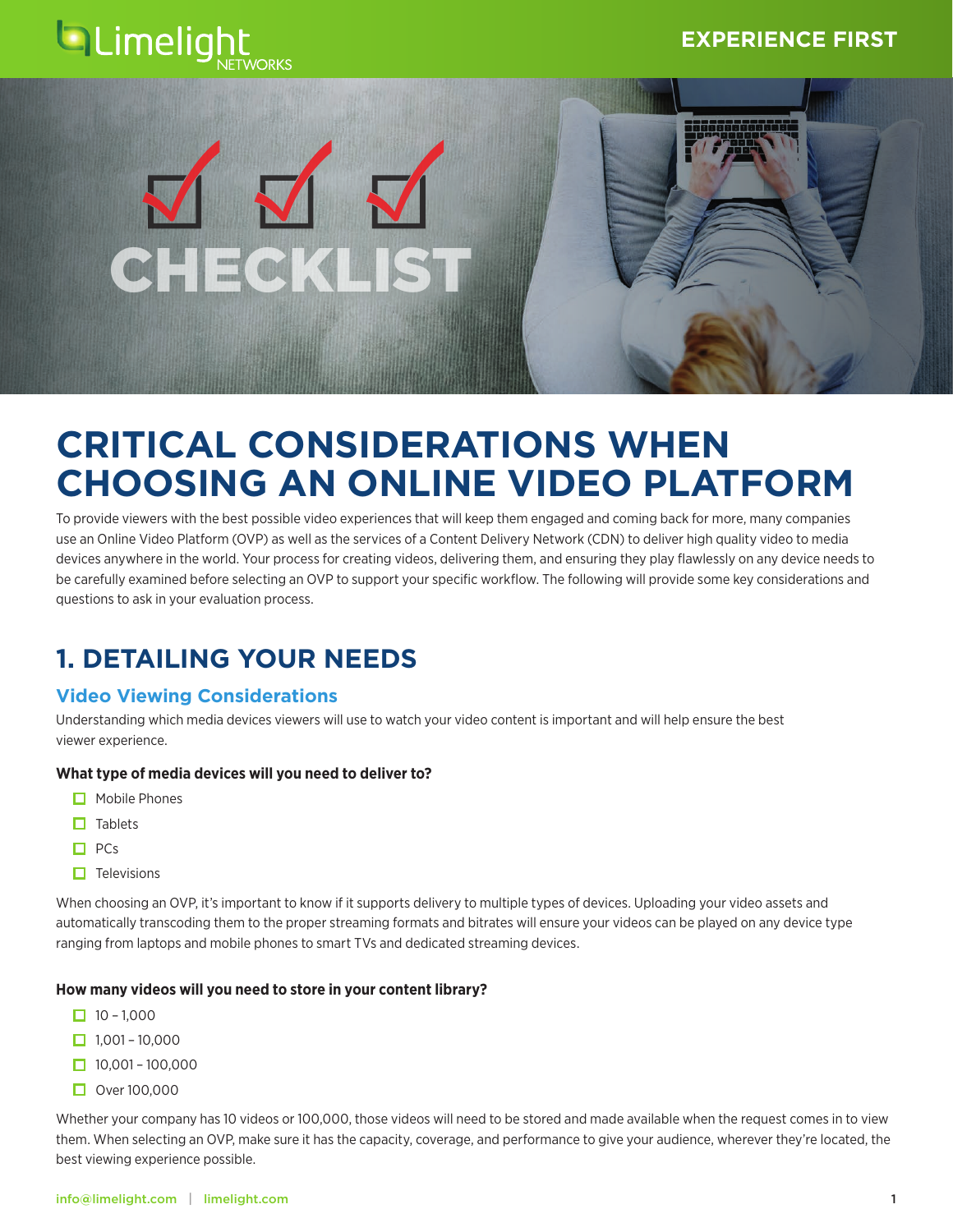### **Where will your videos be viewed?**

- $\Box$  Local
- $\Box$  Regional
- $\Box$  Global

It's important to choose an OVP that has the capability of delivering your video content in areas where your audience is located. Choosing a distribution partner with Points of Presence (PoPs) around the globe, as well as peering agreements with local Internet Service Providers (ISPs) and last-mile networks to bypass internet congestion, will give you the speed, capacity, and availability to deliver the highest quality viewing experience to audiences everywhere.

### **Will you need to restrict who can access your videos?**

- $\Box$  By Geography
- $\Box$  By Domain

If specific domains or geographic regions need to be blocked from viewing your content, or you need to allow specific domains or regions to view it, make sure the OVP has the ability to set viewing restrictions.

### **Features and Capabilities**

OVPs offer a wide range of features. Your business requirements should drive the capabilities you need.

### **Which content management features will you need?**

- $\Box$  Custom metadata and meta tags
- $\Box$  Channel and playlist creation
- $\Box$  Syndication (YouTube, iTunes, etc.)
- $\Box$  Customizable video player

The OVP should give you complete control of your video files. The ability to add metadata to describe your videos, create channels and syndicate them on websites, and customize the video player to match your brand are important features to consider in your evaluation.

### **Will you need APIs to integrate existing apps or build new ones?**

- **O** Content API
- **Player API**
- Analytics API
- $\Box$  Closed caption API

If you need to create customized web experiences for your audience or integrate with your existing Content Management System (CMS), make sure the OVP you are evaluating has APIs available.

### **Will you need analytical data of your video views?**

- $\Box$  Overview metrics
- $\Box$  Performance metrics
- $\Box$  Engagement metrics

During your OVP evaluation, make sure it provides comprehensive analytics of how your content is being viewed. Performance and engagement metrics will help you track what your audience is viewing. Understanding viewer preferences allows you to produce content that drives higher engagement, increases monetization, and keep viewers coming back for more.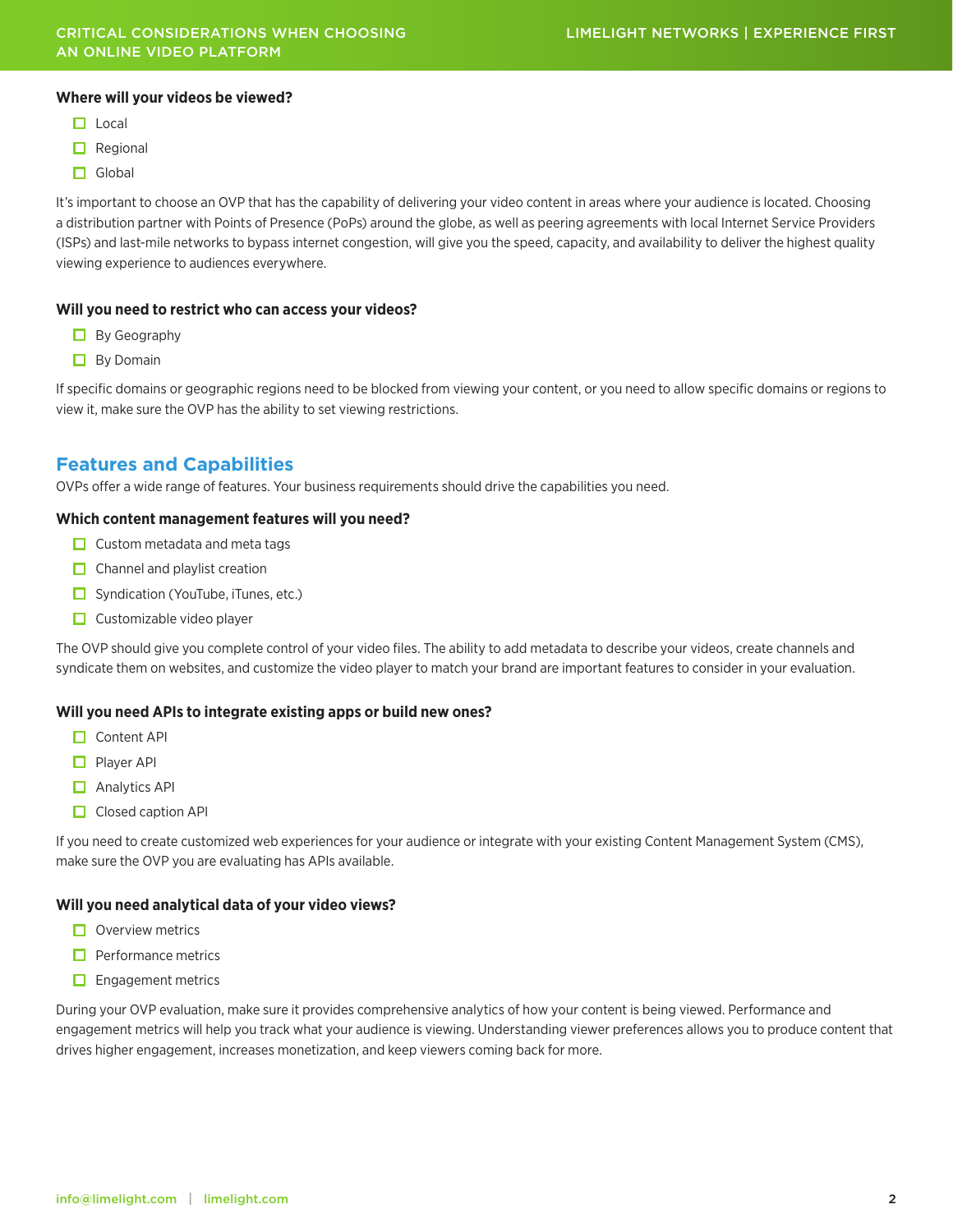# **2. ADDITIONAL QUESTIONS TO ASK DURING YOUR OVP EVALUATION**

Before selecting an OVP, be sure to ask if there are any limitations or additional costs for using various capabilities of the service. Below are some questions you should consider asking before selecting an OVP.

### **Can I use my existing player with the OVP?**

Some OVPs require you to use their video player, so be sure to confirm the OVP you're evaluating supports your player.

### **Are there any limitations to the number of meta tags or metadata fields I can create for my videos?**

There are OVPs that limit the number of custom meta tags and metadata fields and some that do not. If your video assets need custom fields to describe them by subject, title, genre, description, etc., be sure to confirm the OVP does not have a limit for those fields.

### **Are there additional charges for the number of times a video is played?**

During your OVP evaluation, be sure to ask every vendor this question. With some OVPs, video plays are unlimited, while other OVPs limit the number of plays before charges are incurred. This can result in unexpected costs and budget problems.

### **Are your storage and delivery rates competitive with other OVP vendors?**

Many OVPs use third-party CDNs for delivery, and those costs are passed on to you. Make sure the OVP has transparency in billing. You'll want to make sure there won't be any hidden fees or other surprises in their monthly invoice.

### **How will the OVP help you when you have issues?**

Most OVPs partner with third-party CDNs for delivery of your video content. When problems occur, who will you contact? With an end-toend solution this isn't an issue.

# **3. SUPPORT**

Finding an OVP partner who can provide the ongoing support and services you need before and after you start delivering content can be critical in ensuring maximum uptime, efficient traffic operations, and helping you respond to changing business needs.

### **Incident Support**

Avoiding downtime will sometimes require support from your OVP provider.

### **What to look for:**

- $\Box$  Does the OVP vendor offer 24/7/365 support?
- $\Box$  Is live support available, or are only email and chat support offered?
- $\Box$  How much does the vendor charge for support?
- $\Box$  Is support available in multiple regions and in different languages?
- $\Box$  Does the OVP have a 24/7/365 Network Operations Center that can ensure efficient content delivery?
- $\Box$  Does the OVP offer an appropriate customer notification system for planned maintenance and service incidents?

### **Configuration**

### **What to look for:**

- $\square$  Does the OVP offer a robust set of APIs for configuring or integrating your applications with the OVP?
- $\Box$  Does the OVP offer a web-based GUI that can be used for configuration and management?
- $\Box$  Does the OVP allow configuration for custom transcoding and a customizable video player?